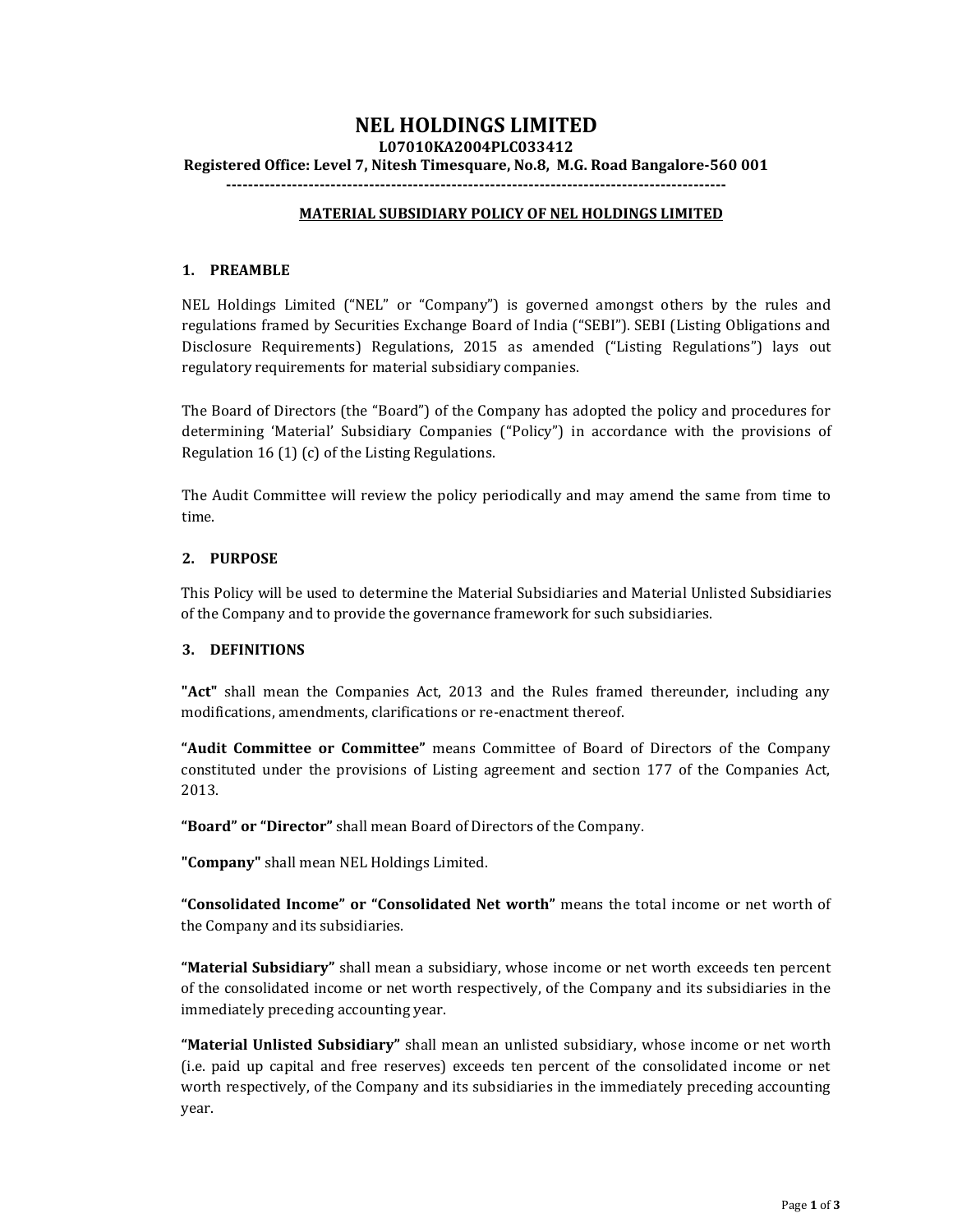**"Significant transaction or Arrangement"** shall mean any individual transaction or arrangement that exceeds or is likely to exceed 10% of the total revenues or total expenses or total assets or total liabilities, as the case may be, of the unlisted subsidiary for the immediately preceding accounting year.

**"Unlisted Subsidiary"** means subsidiary whose securities are not listed on any recognized Stock Exchanges.

All the words and expressions used in this Policy, unless defined hereafter, shall have meaning respectively assigned to them under the Listing Regulations and in the absence of its definition or explanation therein, as per the Companies Act, 2013 ("Act") and the Rules, Notifications and Circulars made/issued thereunder, as amended, from time to time.

## **4. POLICY AND PROCEDURE**

- 1. The Audit Committee shall also review the financial statements, in particular, the investments made by the unlisted subsidiary of the Company.
- 2. The minutes of the Board meetings of the unlisted subsidiary company shall be placed at the Board meeting of the Company at regular intervals.
- 2. The Board shall be provided periodically with a statement of all significant transactions and arrangements entered into by the unlisted subsidiary Company.
- 3. At least one Independent Director of the Company shall be a director on the board of the unlisted material subsidiary whether incorporated in India or not. Only for the purposes of this provision, notwithstanding anything to the contrary contained in regulation 16 (1) (c), the term "material subsidiary" shall mean a subsidiary, whose income or net worth exceeds twenty percent of the consolidated income or net worth respectively, of the listed entity and its subsidiaries in the immediately preceding accounting year.
- 4. The Company shall not dispose of shares in its material subsidiary, which would reduce its shareholding (either on its own or together with other subsidiaries) to less than 50% or cease the exercise of control over the subsidiary without passing a special resolution in its general meeting except in cases where such divestment is made under a scheme of arrangement duly approved by Court/Tribunal or under a resolution plan duly approved under section 31 of the Insolvency Code and such an event is disclosed to the recognized stock exchanges within one day of the resolution plan being approved.
- 5. Selling, disposing and leasing of assets amounting to more than twenty percent of the assets of the Material Subsidiary on an aggregate basis during a financial year shall require prior approval of shareholders by way of special resolution unless the sale/disposal/lease is made under a scheme of arrangement duly approved by a Court/Tribunal or under a resolution plan duly approved under section 31 of the Insolvency Code and such an event is disclosed to the recognized stock exchanges within one day of the resolution plan being approved.